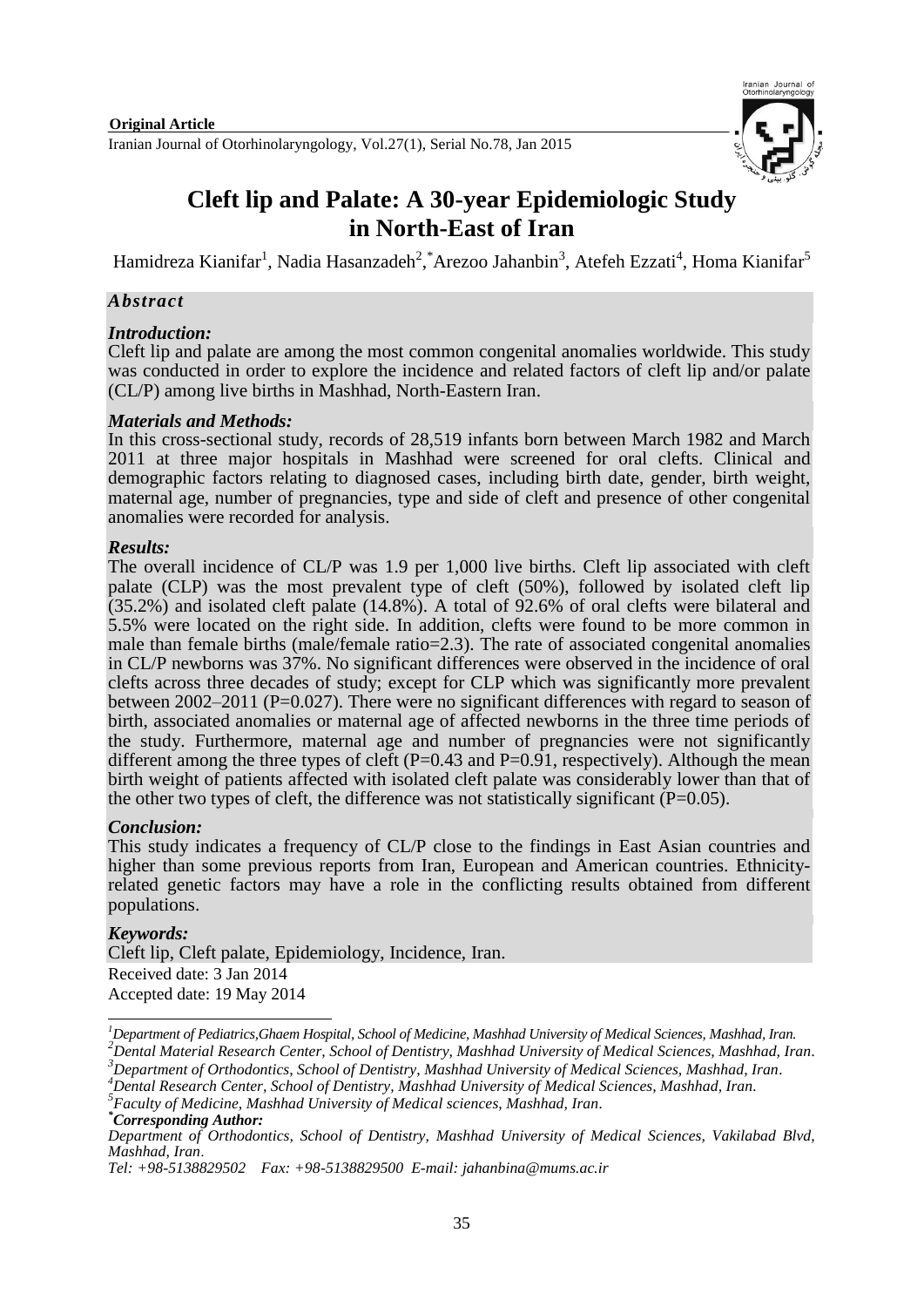## *Introduction*

Cleft lip and/or cleft palate (CL/P) are the most common congenital anomalies in the oral and maxillofacial region and exhibit a multi-factorial etiology, including environmental factors and genetic background (1,2). Not only the facial appearance, but also functions such as hearing, phonation, mastication, deglutition, and ventilation are altered by this malformation (3). Treatment of patients affected with CL/P is a multidisciplinary process from birth into adolescence and adulthood. Therefore, CL/P may inflict a large burden on the financial, emotional, and psychosocial status of affected individuals and their family members (4,5).

In general terms, the incidence of CL/P is estimated to be between 0.8 and 1.7 cases per 1,000 live births (6,7). The incidence of clefts may be influenced by geographic, racial and socioeconomic factors (8). Several studies have demonstrated that the incidence is highest among Asians, followed by Caucasians, and lowest in people of African descent (9-12). Another investigation demonstrated that internationally, during the period 2000 to 2005, the overall prevalence of cleft lip with or without cleft palate was 9.92 per 10,000 live births. In this study, the prevalence of cleft lip was 3.28 per 10,000, and that of cleft lip and palate was 6.64 per 10,000 (13). Most of the epidemiological studies on CL/P have been conducted in the USA, Europe or Asian countries. In Iran, the overall incidence of oral clefts was reported to be 1.03 per 1,000 births (14). Although there have been a few published epidemiological investigations concerning oral clefts in Iran (15-17) there is a lack of information about the prevalence of cleft lip and palate in North-Eastern Iran. Considering the importance of obtaining accurate estimates of the frequency and other epidemiological features of oral clefts, this study was conducted in order to assess the incidence

and related factors of CL/P among live births in Mashhad, North-Eastern Iran.

#### *Materials and Methods*

In this retrospective cross-sectional study 28,519 records were randomly selected (using a simple random method) from documented files of infants born between March 1982 and March 2011 at three major hospitals (Ghaem, Imam Reza and Ommolbanin) in Mashhad, North-Eastern Iran. These hospitals are the biggest hospitals in Mashhad and their delivery rate is much higher than other hospitals, among patients from all over the city and from different strata of society.

This study was approved by the Ethics Committee of Mashhad University of Medical Sciences. The inclusion criteria included live births at 40 weeks of gestation. Only mothers with Iranian ethnicity were included in the study. The demographic data included birth date, gender, birth weight, age of mother, number of pregnancies, history of abortion, type and side of oral cleft and presence of other congenital anomalies.

The collected data were processed using the statistical package for social science, version 11.0 (SPSS Inc, Chicago, IL, USA). Descriptive statistics, Chi-square test and analysis of variance were used for data analysis. A P-value less than 0.05 was considered statistically significant.

# *Results*

From a total of 28,519 cases, 54 children with CL/P were born between March 1982 and March 2011. The overall incidence of CL/P was 1.9 per 1,000 live births. Distribution of newborns affected with CL/P, according to the type and side of cleft is presented in Table 1. Cleft lip associated with cleft palate (CLP) was the most prevalent type of cleft (50%), followed by isolated cleft lip (35.2 %) and isolated cleft palate (14.8%). A total of 92.6% of the oral clefts were bilateral and 5.5% were located on the right side (Table. 1).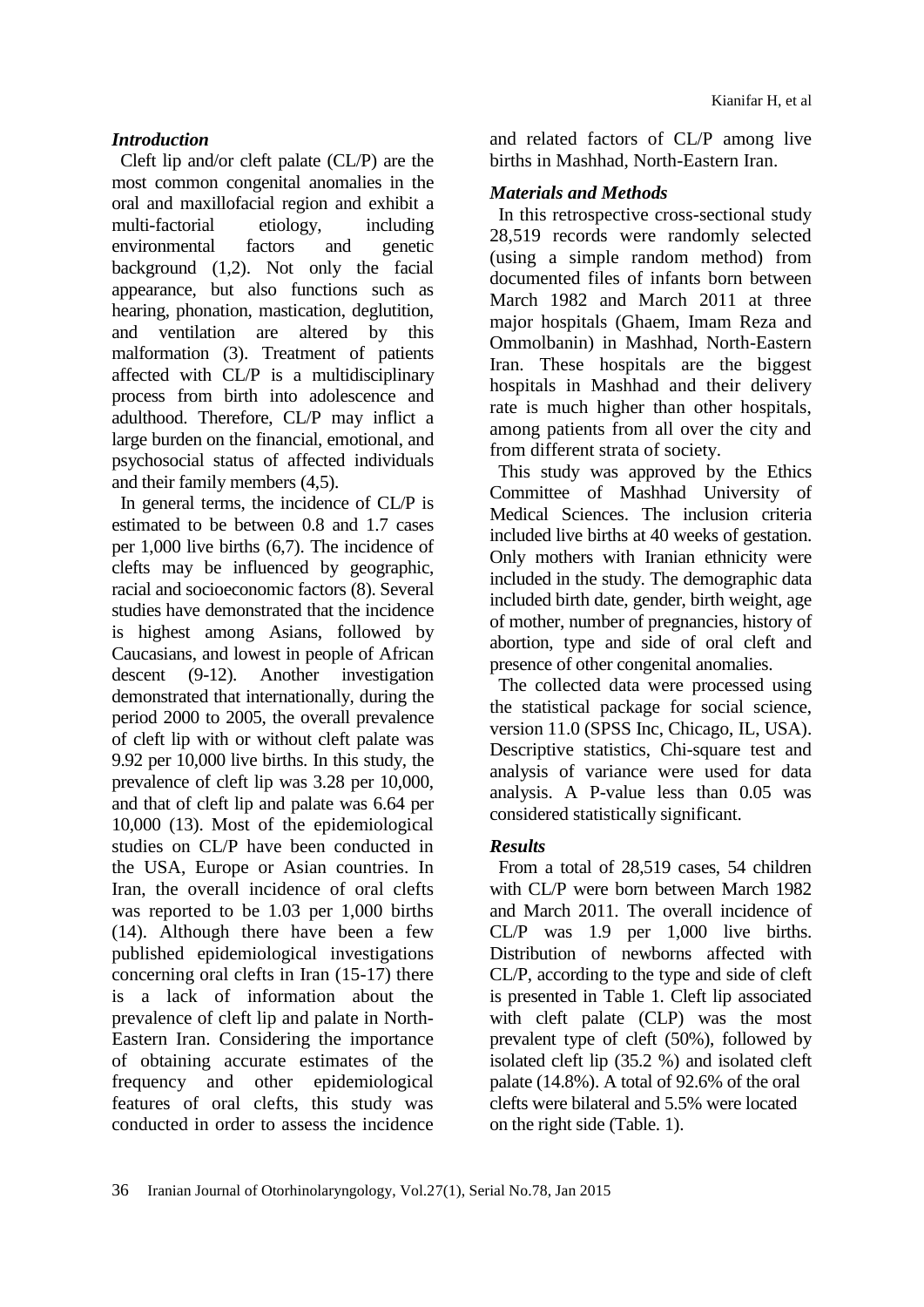Epidemiology of cleft lip and palate in Iran

|               | <b>Unilateral</b> |                  |                  |                |                  |       |             |      |
|---------------|-------------------|------------------|------------------|----------------|------------------|-------|-------------|------|
| Type of Cleft | Right             |                  | Left             |                | <b>Bilateral</b> |       | Total       |      |
|               | $\mathbf n$       | $\%$             | $\mathbf n$      | $\%$           | $\mathbf n$      | $\%$  | $\mathbf n$ | $\%$ |
| CL            | $\overline{2}$    | 10.5             | 1                | 5.3            | 16               | 84.2  | 19          | 35.2 |
| CP            | $\boldsymbol{0}$  | $\boldsymbol{0}$ | $\boldsymbol{0}$ | $\overline{0}$ | 8                | 100.0 | 8           | 14.8 |
| <b>CLP</b>    | 1                 | 3.7              | $\boldsymbol{0}$ | $\overline{0}$ | 26               | 96.3  | 27          | 50.0 |
| Total         | 3                 | 5.5              | 1                | 1.9            | 50               | 92.6  | 54          | 100  |

**Table 1:** Distribution of clefts by type and side.

CL: cleft lip; CP: cleft palate; CLP: cleft lip and palate.

According to Table 2, no significant differences were observed between the newborns across the three decades regarding the incidence of cleft lip or isolated cleft palate  $(P=0.319$  and  $P=0.386$ ,

respectively). In contrast, the incidence of cleft lip with cleft palate in cases born between 2002 and 2011 was significantly higher than that in the first two decades (1982–1991, 1992–2001) (P=0.027).

**Table 2:** Comparison of cleft types among three time periods.

| <b>Time period</b> |                |      |              |           |             |           |          |           |
|--------------------|----------------|------|--------------|-----------|-------------|-----------|----------|-----------|
| Type of cleft      | 1982-1991      |      |              | 1992-2001 |             | 2002-2011 |          |           |
|                    | $\mathbf n$    | $\%$ | $\mathbf n$  | $\%$      | $\mathbf n$ | $\%$      | $\chi^2$ | ${\bf P}$ |
| CL                 | 6              | 31.6 | 3            | 15.8      | 10          | 52.6      | 2.287    | 0.319     |
| CP                 | $\overline{2}$ | 25.0 | 3            | 37.5      | 3           | 37.5      | 1.905    | 0.386     |
| <b>CLP</b>         | $\overline{4}$ | 14.8 | $\mathbf{1}$ | 3.7       | 22          | 81.5      | 7.219    | $0.027*$  |
| Total              | 12             | 22.2 | 7            | 13.0      | 35          | 64.8      |          |           |

CL: cleft lip; CP: cleft palate; CLP: cleft lip and palate.\* P<0.05.

Table 3 shows the sex distribution, season of birth, and associated anomalies in the affected newborns. Oral clefts were found to be more common in male than female births (male/female ratio=2.3). However, no significant differences were observed between genders across the three decades

(P=0.513, Table. 3). The rate of associated congenital anomalies in CL/P newborns was 37%. A Chi-square test did not reveal significant differences regarding the season of birth or concomitant anomalies between affected newborns across the three decades (P=0.372, P=0.917, respectively) (Table.3).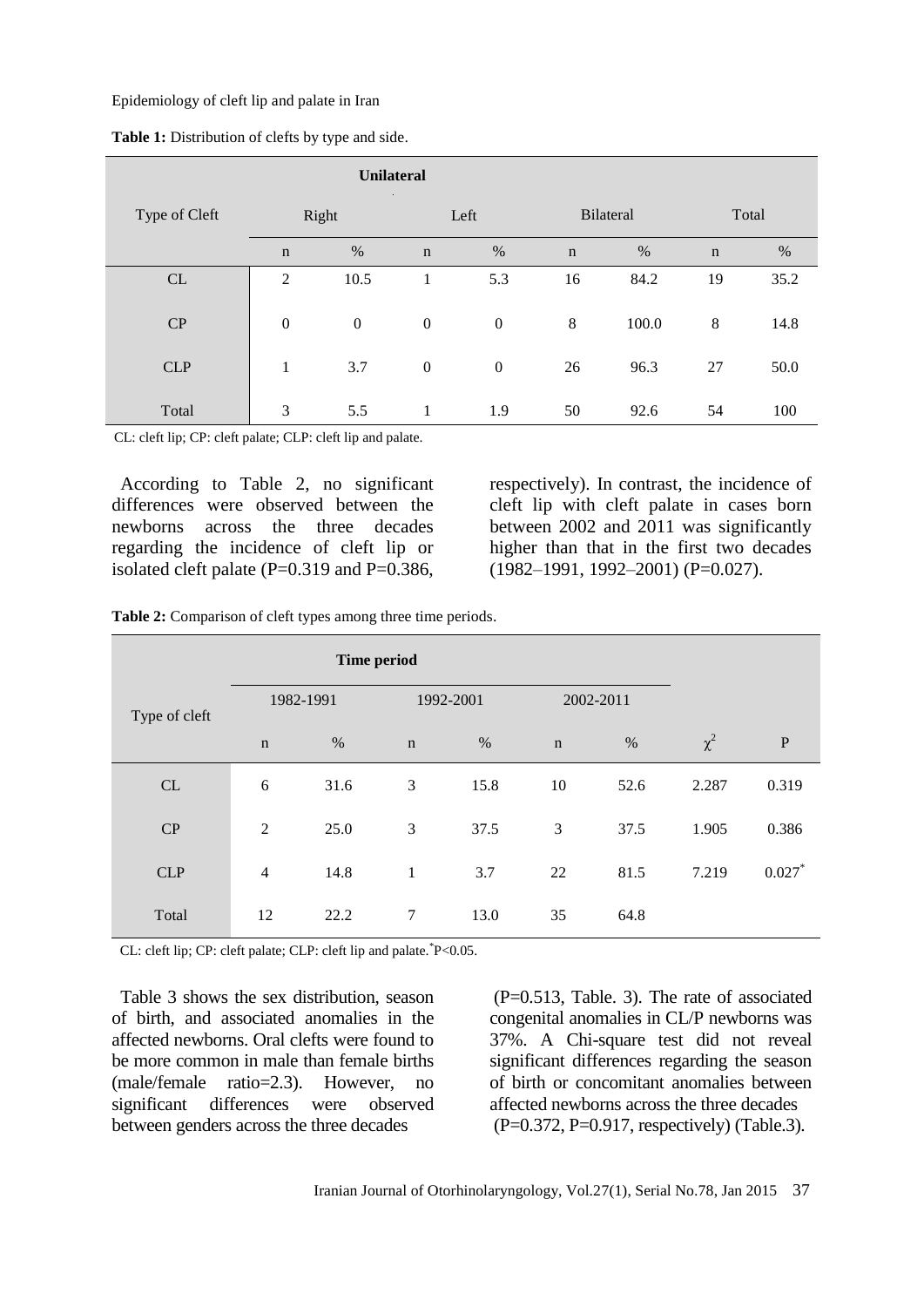**Table 3:** Sex distribution, season of birth, and associated anomalies in the affected neonates.

|                        | <b>Time period</b> |                |      |                |           |                |           |          |              |
|------------------------|--------------------|----------------|------|----------------|-----------|----------------|-----------|----------|--------------|
| <b>Related factors</b> |                    | 1982-1991      |      |                | 1992-2001 |                | 2002-2011 |          |              |
|                        |                    | $\mathbf n$    | $\%$ | $\mathbf n$    | $\%$      | $\mathbf n$    | $\%$      | $\chi^2$ | $\, {\bf P}$ |
| Sex                    | Male               | $10\,$         | 83.3 | 5              | 71.4      | 23             | 65.7      | 1.335    | 0.513        |
|                        | Female             | 2              | 16.7 | $\overline{2}$ | 28.6      | 12             | 34.3      |          |              |
| Associated anomalies   | Yes                | $\overline{4}$ | 33.3 | 3              | 42.9      | 13             | 37.1      | 0.172    | 0.917        |
|                        | N <sub>0</sub>     | 8              | 66.7 | $\overline{4}$ | 57.1      | 22             | 62.9      |          |              |
| Season of birth        | Spring             | $\mathbf{1}$   | 8.3  | 3              | 42.8      | 13             | 37.1      | 6.477    | 0.372        |
|                        | Summer             | 5              | 41.7 | $\overline{2}$ | 28.6      | 13             | 37.1      |          |              |
|                        | Autumn             | 5              | 41.7 | $\mathbf{1}$   | 14.3      | 5              | 14.3      |          |              |
|                        | Winter             | $\mathbf{1}$   | 8.3  | $\mathbf{1}$   | 14.3      | $\overline{4}$ | 11.5      |          |              |

In total, the mean age for mothers of CL/P infants was 25.72 (SD=7.14). The mean number of pregnancies was 2.79 (SD=2.54) and the mean number of abortions was 0.45 (SD=0.68). Moreover, the mean birth weight of CL/P infants was 2.11 kg  $(SD=1.26)$ .

As shown in Table 4, significant differences were observed among three decades with respect to number of abortions (P=0.014), number of pregnancies  $(P<0.001)$ , and newborn weight  $(P<0.001)$ . However, maternal age was not significantly different among the three time intervals  $(P=0.060)$ .

In general, no statistically significant association was detected between CL/P type and neonate gender, season of birth or presence of other congenital anomalies (Table. 5).

According to Table 6, maternal age and number of pregnancies were not significantly different among the three types

of cleft  $(P=0.43$  and  $P=0.91$ , respectively). Although the mean birth weight of patients affected with isolated cleft palate was considerably lower than the other two types of cleft, the difference was not statistically significant  $(P=0.05, Table 6)$ .

#### *Discussion*

This cross-sectional study was carried out to explore the prevalence of oral clefts over a 30-year period in Mashhad, North-Eastern Iran. The overall incidence of CL/P was found to be 1.9 per 1,000 live births. Previously, Farhud et al (18) and Khazaei et al (14) have reported an overall incidence of 1 cleft per 1,000 births in Iran. Likewise, in an epidemiologic study by Rajabian et al (19), the prevalence of oral clefts in Iran was 1.03 per 1,000 births. Yassaei et al (16) reported a prevalence of 0.86 per 1,000 live births in Yazd located in the central part of Iran. Moreover, prevalence rates of 0.97, 1.01, and 0.80 were reported for CL/P in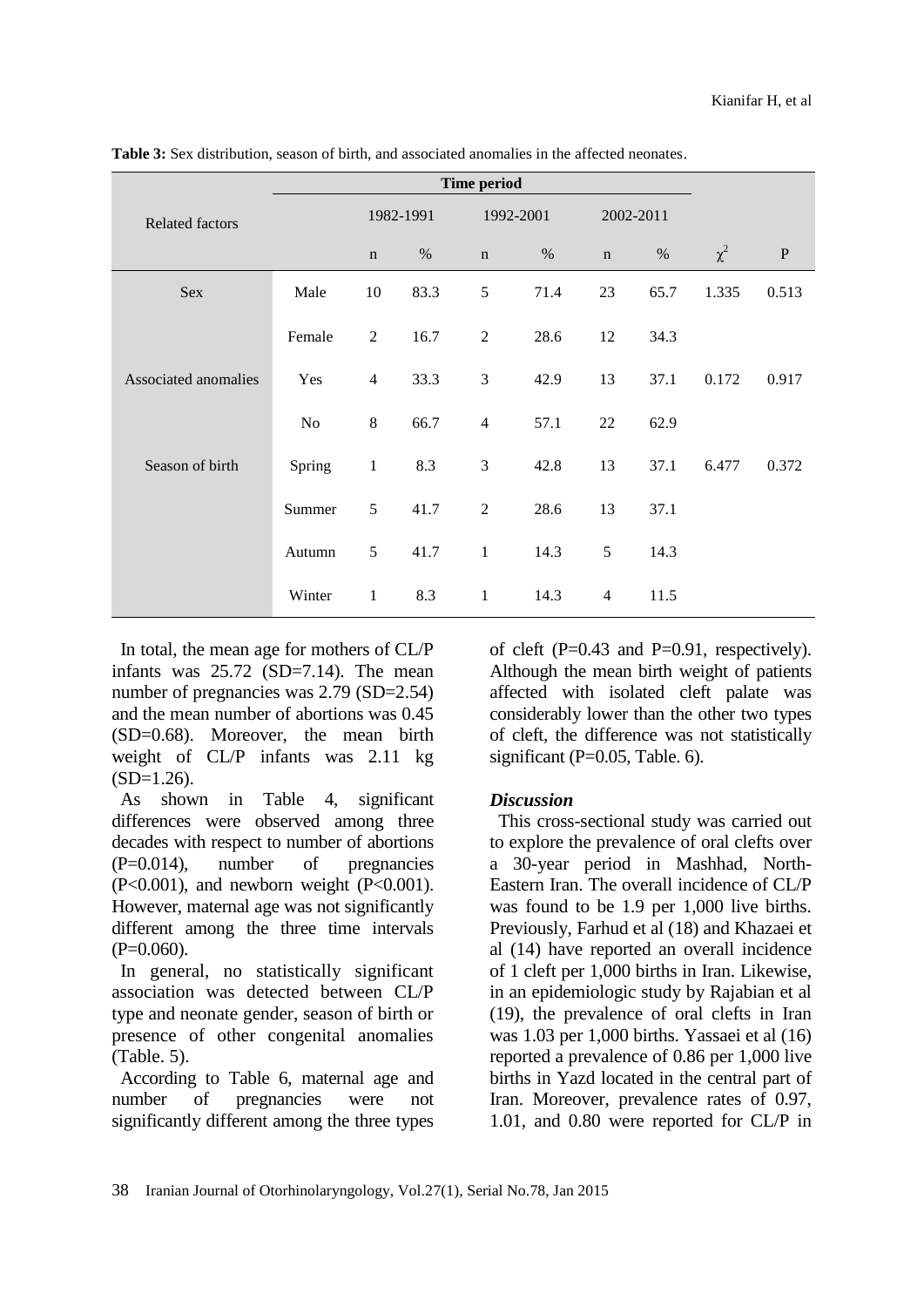the North, North-West and South-West of Iran, respectively (15,17,20). In Tehran, the capital of Iran, the overall incidence of CL/P from 1998 to 2005 and from 2004 to 2008 was reported to be 2.14 and 1.79 per 1,000 live births, respectively (21,22). However, Taher et al (23) reported a prevalence of 3.73 per 1,000 live births in Tehran from 1983–1988. This high incidence of CL/P was attributed to the chemical gas agents used during the Iran-Iraq conflict 23). On the other hand, Jahanbin et al (24) reported no significant difference in the incidence of oral clefts between the period of the Iran-Iraq war (1982–1987) and recent years.

Internationally, incidence rates of 1.94 per 1,000 in the Philippines (25), 1.81 per 1,000 in Korea (26), 1.91 per 1,000 in Pakistan (27), 1.39 per 1,000 in Jordan (28), 1.53 per 1,000 in Scotland (29), 0.34 per 1,000 in Africa (30) and 0.77 per 1,000 in the USA (12) have been reported.

It seems that the incidence of CL/P in North-Eastern Iran is similar to that in Pakistan and some Asian countries, but higher than among individuals of Caucasians and African descent. Variations in genetic susceptibility and environmental factors may be the cause of this discrepancy in the rate of CL/P among different populations (31).Furthermore, there is a large variation in the distribution of different types of oral clefts. The present survey in North-Eastern Iran shows the frequency of isolated CL (35.2%), isolated CP (14.8%) and CLP (50%). These results coincide with those found among some other populations of Iran (17,19). However, a study from Tehran (the capital of Iran) has reported these figures at 12%, 36%, and 52%, respectively (22). While the most common type of cleft reported in Scotland was isolated cleft palate  $(29)$ , isolated cleft lip was more common than other facial clefts in Nigeria (30). In the present study, the frequency of oral clefts

was not significantly different across the three decades, except for CLP which was more prevalent in cases born between 2002–2011 than in the first two decades of the study. In terms of the side of the cleft, contrary to other reports (19,31), we found right predominance among unilateral cases.

The present study showed a nonsignificant gender difference in the frequency of oral clefts, with a male-to-female ratio of 2:3. The male dominance in the prevalence of CL/P is also shown in other reports from Iran (17,31), Korea (26) and Europe (29).

In addition, this investigation showed no significant differences with regard to season of birth, associated anomalies and maternal age of affected newborns in the three time periods of the study. Likewise, Yassaei et al (16) reported no significant differences in the occurrence of CL/P regarding season of birth or maternal age. Jahanbin et al (32) also found there was no significant seasonal trend in birth dates of children affected with clefts in Mashhad.

The overall percentage of affected newborns with associated anomalies was higher than that in a previous study in Iran (15), but was similar to studies conducted in Europe (29,33).

In the present study, the mean birth weight of CL/P cases born between1992–2001 in Mashhad was significantly lower than the weight of affected newborns in the other two decades. However, the frequency of cleft lip and palate during these years was lower compared with other time periods. Besides, the prevalence of other types of cleft was not significantly different among the three decades. These findings do not support an association between low birth weight and oral clefts. Conversely, Lei et al (2) showed a significant relationship between low birth weight of <1.5 kg and facial cleft deformities in Taiwan. The possibility of the influence of the oral cleft on birth weight needs to be clarified in further studies.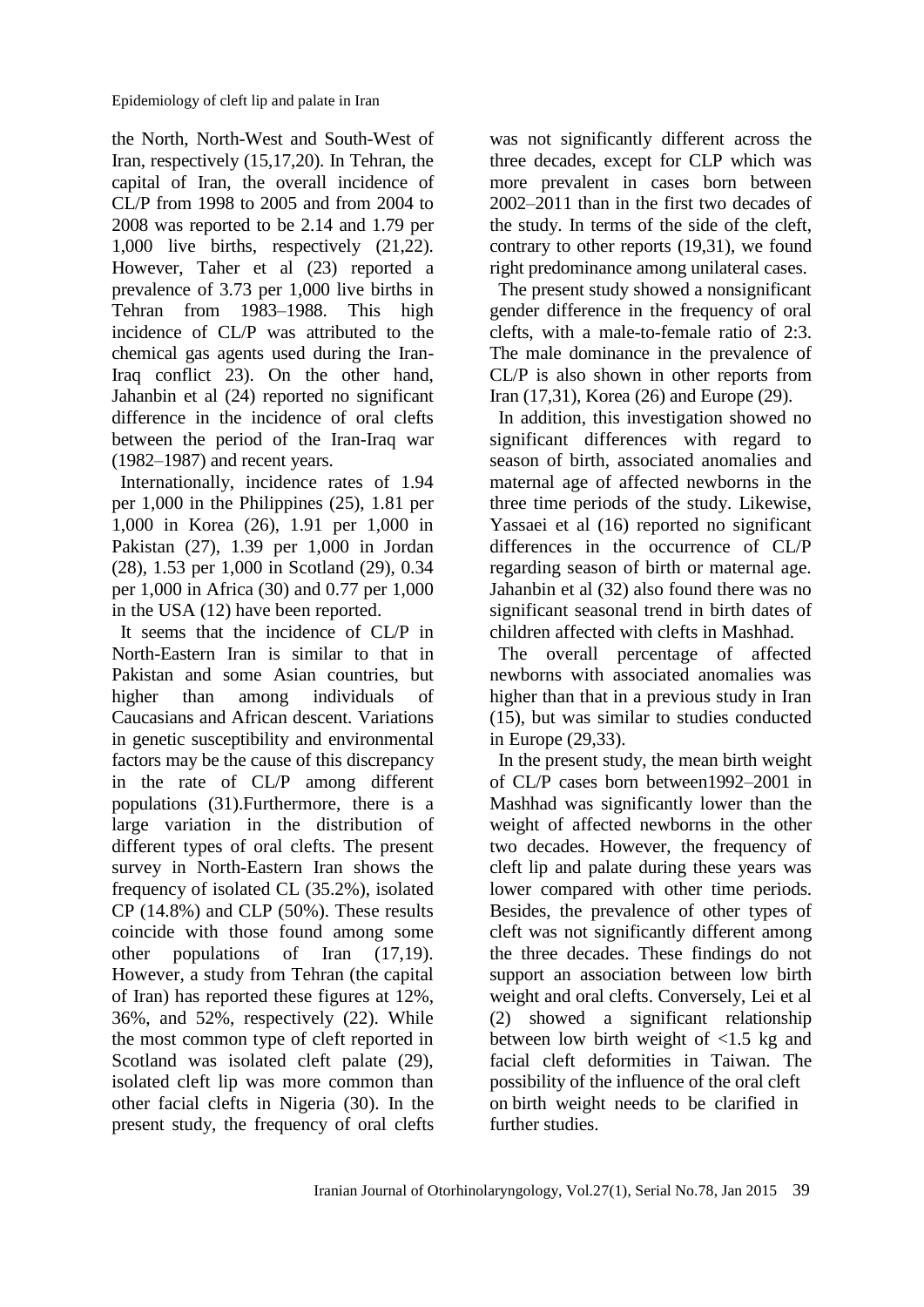Our study has some limitations. The database provided no information on the consanguinity of parents, maternal health or peri-conceptual conditions, which may play a role in the development of orofacial clefts (7,11). Additional demographic factors such as socioeconomic status and area of residence, which have been associated with different prevalence rates (2), were also not recorded in the database.

#### *Conclusion:*

The overall prevalence for congenital cleft deformities in North-Eastern Iran was 1.9 per 1,000 live births, close to the findings in East Asian countries and higher than some previous reports from Iran, European and American countries. Ethnicity-related genetic factors may have a role in the frequently conflicting results regarding prevalence of cleft deformities in different populations. Therefore integrating genetic analysis into epidemiologic studies will be necessary in future studies.

#### *Acknowledgements*

The authors would like to thank the Vice Chancellor of the Research Department of Mashhad University of Medical Sciences for granting permission to conduct this study.

#### *References*

**1.** Souza J, Raskin S. Clinical and [epidemiological](http://www.ncbi.nlm.nih.gov/pubmed/23642423)  study of [orofacial](http://www.ncbi.nlm.nih.gov/pubmed/23642423) clefts. J Pediatr (Rio J) 2013; 89 (2):137-44.

**2.** [Lei RL,](http://www.ncbi.nlm.nih.gov/pubmed?term=Lei%20RL%5BAuthor%5D&cauthor=true&cauthor_uid=23555592) [Chen HS,](http://www.ncbi.nlm.nih.gov/pubmed?term=Chen%20HS%5BAuthor%5D&cauthor=true&cauthor_uid=23555592) [Huang BY,](http://www.ncbi.nlm.nih.gov/pubmed?term=Huang%20BY%5BAuthor%5D&cauthor=true&cauthor_uid=23555592) [Chen YC,](http://www.ncbi.nlm.nih.gov/pubmed?term=Chen%20YC%5BAuthor%5D&cauthor=true&cauthor_uid=23555592) [Chen](http://www.ncbi.nlm.nih.gov/pubmed?term=Chen%20PK%5BAuthor%5D&cauthor=true&cauthor_uid=23555592)  [PK,](http://www.ncbi.nlm.nih.gov/pubmed?term=Chen%20PK%5BAuthor%5D&cauthor=true&cauthor_uid=23555592) [Lee HY](http://www.ncbi.nlm.nih.gov/pubmed?term=Lee%20HY%5BAuthor%5D&cauthor=true&cauthor_uid=23555592) et al. Population-based study of birth prevalence and factors associated with cleft lip and palate in Taiwan 2002-2009. [PLoS](http://www.ncbi.nlm.nih.gov/pubmed/23555592)  [One](http://www.ncbi.nlm.nih.gov/pubmed/23555592) 2013; 8(3): e58690.

**3.** Eslami N, Majidi MR, Aliakbarian M, Hasanzadeh N. Oral health-related quality of life in children with cleft lip and palate. J Craniofac Surg 2013 Jul; 24(4):e340-3.

**4.** Wehby GL, Cassell CH. The impact of orofacial clefts on quality of life and healthcare use and costs. Oral diseases 2010;16(1):3-10.

**5.** Hasanzadeh N, Omidkhoda M, Jahanbin A, Vatankhah M. Coping strategies and psychological distress among mothers of patients with nonsyndromic cleft lip and palate and the family impact of this disorder. J Craniofac Surg 2014, In press.

**6.** Croen LA, Shaw GM, Wasserman CR, Tolarová MM. Racial and ethnic variations in the prevalence of orofacial clefts in California, 1983-1992. Am J Med Genet 1998;79:42–47.

7. Mossey PA, Little J. Epidemiology of oral clefts: an international perspective. In: Wyszynski DF editors. Cleft lip and palate: from origin to treatment. New York: Oxford University Press; 2002:127–158.

**8.** Mossey PA, Modell B. Epidemiology of oral clefts 2012:an international perspective. [Front](http://www.ncbi.nlm.nih.gov/pubmed/?term=Epidemiology+of+oral+clefts+2012%3Aan+international+perspective) Oral Biol 2012; 16:1-18.

**9.** Tolarová MM, Cervenka J. Classification and birth prevalence of orofacial clefts. Am J Med Genet 1998;75(2):126-37.

**10.** Manyama M, Rolian C, Gilyoma J, Magori CC, Mjema K, Mazyala E, et al. [An assessment of](http://www.ncbi.nlm.nih.gov/pubmed/21288337)  [orofacial clefts in Tanzania.](http://www.ncbi.nlm.nih.gov/pubmed/21288337) BMC Oral Health 2011; 11:11-5.

**11.** Wang W, Guan P, Xu W, Zhou B. Risk Factors for Oral Clefts: a Population-Based Case-Control Study in Shenyang, China. Paediatr Perinat Epidemiol 2009; 23: 310–20.

**12.** Tanaka SA, Mahabir RC, Jupiter DC, Menezes JM. Updating the epidemiology of cleft lip with or without cleft palate. Plast Reconstr Surg 2012; 129(3):511e-8e.

**13.** IPDTOC Working Group. Prevalence at birth of cleft lip with or without cleft palate: Data from the International Perinatal Database of Typical Oral Clefts (IPDTOC). Cleft Palate [Craniofac J.](http://www.ncbi.nlm.nih.gov/pubmed/20507242) 2011; 48(1):66-81.

**14.** [Khazaei S,](http://www.ncbi.nlm.nih.gov/pubmed?term=Khazaei%20S%5BAuthor%5D&cauthor=true&cauthor_uid=21483999) [Shirani AM,](http://www.ncbi.nlm.nih.gov/pubmed?term=Shirani%20AM%5BAuthor%5D&cauthor=true&cauthor_uid=21483999) [Khazaei M,](http://www.ncbi.nlm.nih.gov/pubmed?term=Khazaei%20M%5BAuthor%5D&cauthor=true&cauthor_uid=21483999) [Najafi F.](http://www.ncbi.nlm.nih.gov/pubmed?term=Najafi%20F%5BAuthor%5D&cauthor=true&cauthor_uid=21483999) Incidence of cleft lip and palate in Iran. A metaanalysis. [Saudi Med J](http://www.ncbi.nlm.nih.gov/pubmed/21483999) 2011; 32(4):390-3.

**15.** [Golalipour MJ,](http://www.ncbi.nlm.nih.gov/pubmed?term=Golalipour%20MJ%5BAuthor%5D&cauthor=true&cauthor_uid=17608544) [Mirfazeli A,](http://www.ncbi.nlm.nih.gov/pubmed?term=Mirfazeli%20A%5BAuthor%5D&cauthor=true&cauthor_uid=17608544) [Behnampour N.](http://www.ncbi.nlm.nih.gov/pubmed?term=Behnampour%20N%5BAuthor%5D&cauthor=true&cauthor_uid=17608544) Birth prevalence of oral clefting in northern Iran. Cleft Palate [Craniofac J](http://www.ncbi.nlm.nih.gov/pubmed/17608544) 2007; 44(4):378-80.

**16.** [Yassaei S,](http://www.ncbi.nlm.nih.gov/pubmed?term=Yassaei%20S%5BAuthor%5D&cauthor=true&cauthor_uid=20648890) [Mehrgerdy Z,](http://www.ncbi.nlm.nih.gov/pubmed?term=Mehrgerdy%20Z%5BAuthor%5D&cauthor=true&cauthor_uid=20648890) [Zareshahi G.](http://www.ncbi.nlm.nih.gov/pubmed?term=Zareshahi%20G%5BAuthor%5D&cauthor=true&cauthor_uid=20648890) Prevalence of cleft lip and palate in births from 2003 - 2006 in Iran[. Community Dent Health](http://www.ncbi.nlm.nih.gov/pubmed/20648890) 2010; 27(2):118-21.

**17.** [Zandi M,](http://www.ncbi.nlm.nih.gov/pubmed?term=Zandi%20M%5BAuthor%5D&cauthor=true&cauthor_uid=20572780) [Heidari A.](http://www.ncbi.nlm.nih.gov/pubmed?term=Heidari%20A%5BAuthor%5D&cauthor=true&cauthor_uid=20572780) An epidemiologic study of orofacial clefts in hamedan city, iran: a 15-year study. Cleft Palate [Craniofac J](http://www.ncbi.nlm.nih.gov/pubmed/20572780) 2011; 48(4):483-9.

**18.** Farhud DD, Walizadeh GR, Kamali MS. Congenital malformations and genetic diseases in Iranian infants. Hum Genet 1986;74(4):382-5.